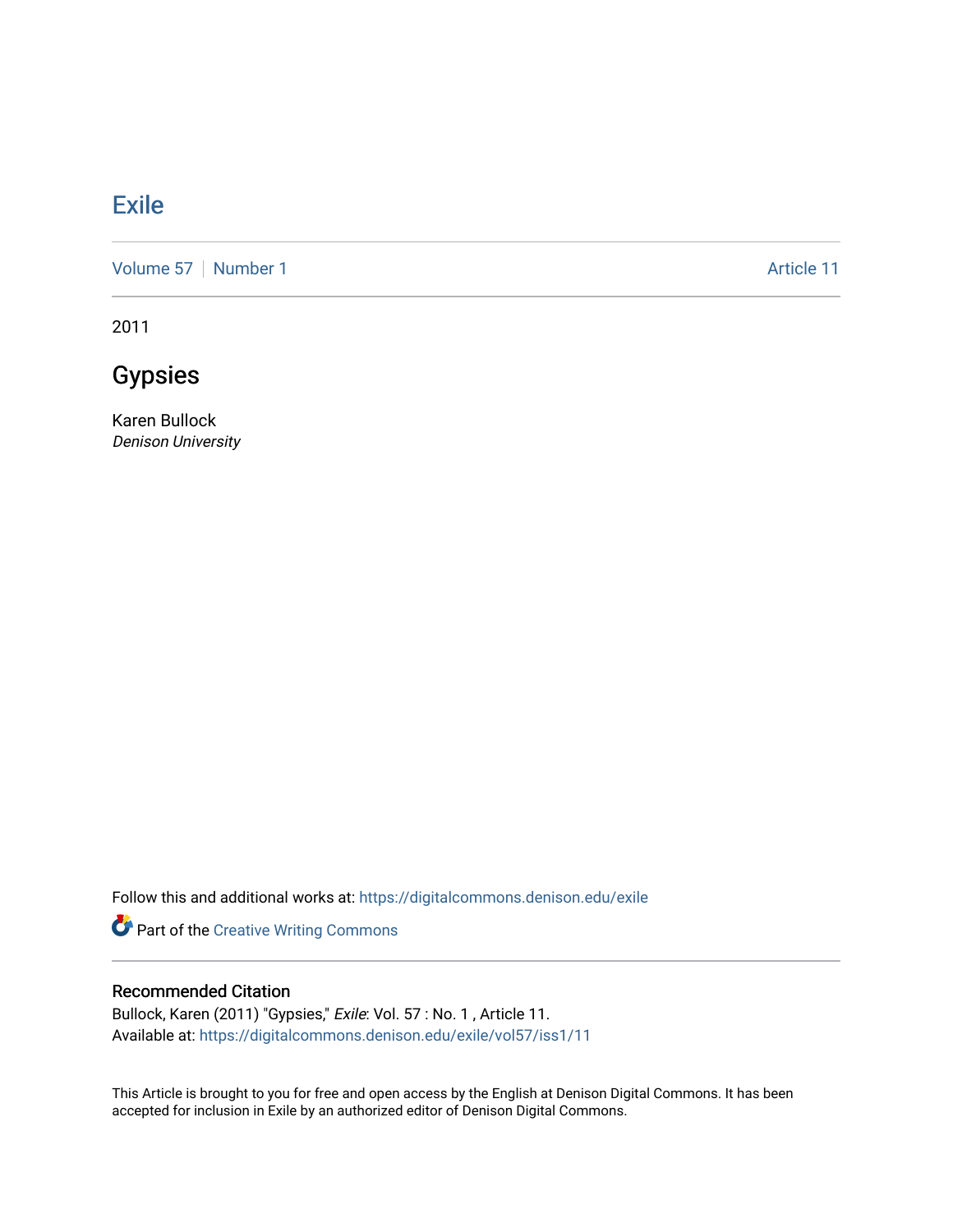#### KAREN BULLOCK

# **Gypsies**

The smoke curls, obscuring your face- you could be anyone in this dim graffitied haven, any man.

I breathe deep and listen for the crackling bubbles, the ground murmuring on the pads of my toes.

I catch him in a stare and silently smirk, return the admiration in his eyes while I'm on your arm.

This is the black market of love, the tainted twin called lust, the alcoholic aunt of affection . I pull back my spindly fingers that have been creeping away from your touch , reprimand and remind the rebels.

You have a vision in the night of my fanciful transgressions--your mind has tapped into my frequency, picked up the signals in the chilled midnjght air, and my heart shudders, quakes as only the guilty heart can quake.